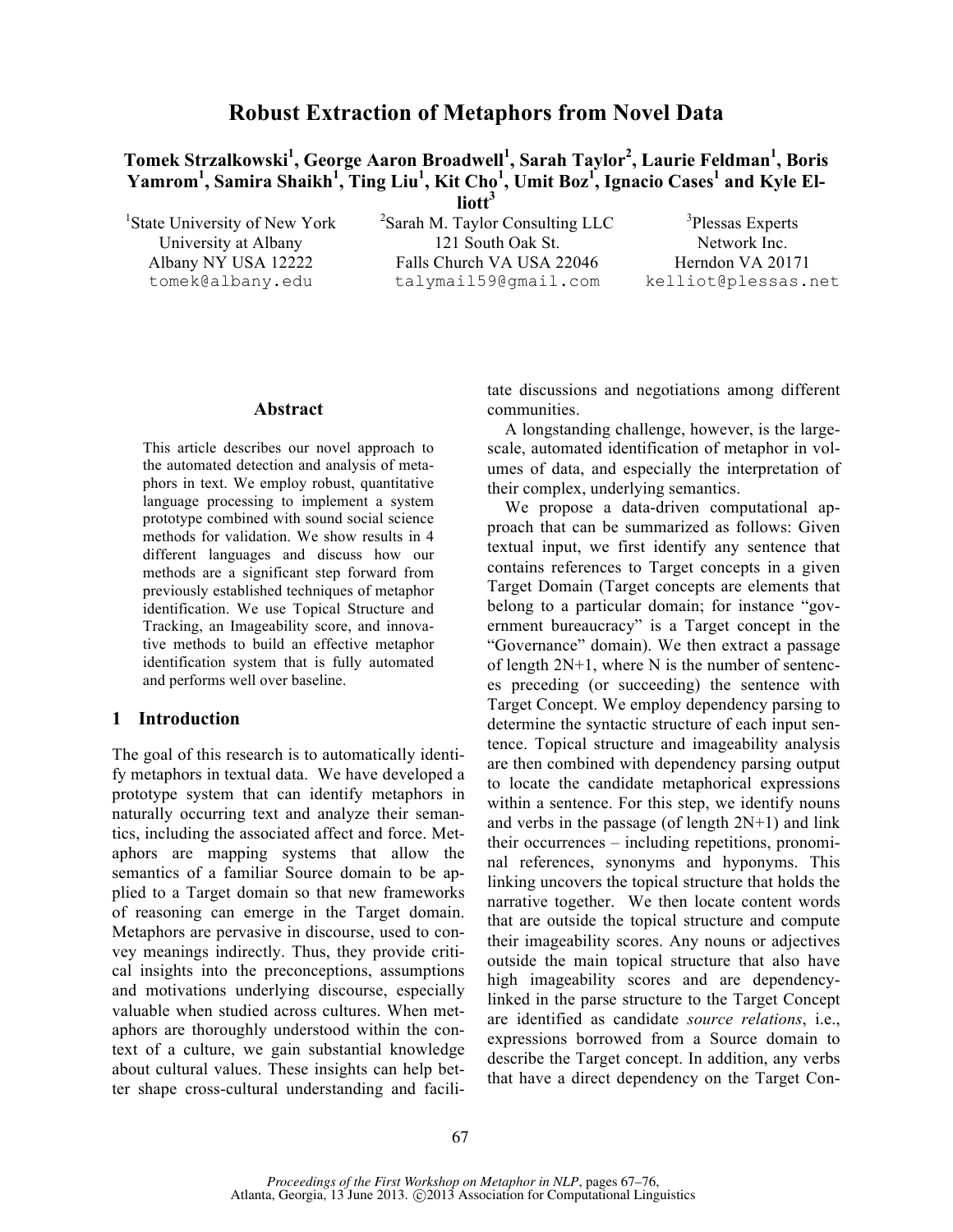cept are considered as candidate relations. These candidate relations are then used to compute and rank proto-sources. We search for their arguments in a balanced corpus, assumed to represent standard use of the language, and cluster the results. Proto-source clusters and their ranks are exploited to determine whether the candidate relations are metaphorical or literal. Finally, we compute the affect and force associated with the metaphor.

Our approach is shown to work in four languages – American English, Mexican Spanish, Russian Russian and Iranian Farsi. We detail in this paper the application of our approach to detection of metaphors using specific examples from the "Governance" domain. However, our approach can be expanded to work on extracting metaphors in any domain, even unspecified ones. We shall briefly explain this in Section 5; we defer the details of the expanded version of the algorithm to a separate larger publication. In addition, we shall primarily present examples in English to illustrate details of our algorithms. However, modules for all four languages have the same implementation in our system.

The rest of the paper is organized as follows: in Section 2, we discuss related research in this field. Section 3 presents our approach in detail; Section 4 describes our evaluation and results. In Section 5 we discuss our conclusions and future directions.

# **2 Related Work**

Most current research on metaphor falls into three groups: (1) theoretical linguistic approaches (as defined by Lakoff & Johnson, 1980; and their followers) that generally look at metaphors as abstract language constructs with complex semantic properties; (2) quantitative linguistic approaches (e.g., Charteris-Black, 2002; O'Halloran, 2007) that attempt to correlate metaphor semantics with their usage in naturally occurring text but generally lack robust tools to do so; and (3) social science approaches, particularly in psychology and anthropology that seek to explain how people deploy and understand metaphors in interaction, but which lack the necessary computational tools to work with anything other than relatively isolated examples.

 Metaphor study in yet other disciplines has included cognitive psychologists (e.g., Allbritton, McKoon & Gerrig, 1995) who have focused on the way metaphors may signify structures in human memory and human language processing. Cultural anthropologists, such as Malkki in her work on refugees (1992), see metaphor as a tool to help outsiders interpret the feelings and mindsets of the groups they study, an approach also reflective of available metaphor case studies, often with a Political Science underpinning (Musolff, 2008; Lakoff, 2001).

 In computational investigations of metaphor, knowledge-based approaches include MetaBank (Martin, 1994), a large knowledge base of metaphors empirically collected. Krishnakumaran and Zhu (2007) use WordNet (Felbaum, 1998) knowledge to differentiate between metaphors and literal usage. Such approaches entail the existence of lexical resources that may not always be present or satisfactorily robust in different languages. Gedigan et al (2006) identify a system that can recognize metaphor. However their approach is only shown to work in a narrow domain (Wall Street Journal, for example).

 Computational approaches to metaphor (largely AI research) to date have yielded only limited scale, often hand designed systems (Wilks, 1975; Fass, 1991; Martin, 1994; Carbonell, 1980; Feldman & Narayan, 2004; Shutova & Teufel, 2010; inter alia, also Shutova, 2010b for an overview). Baumer et al (2010) used semantic role labels and typed dependency parsing in an attempt towards computational metaphor identification. However they self-report their work to be an initial exploration and hence, inconclusive. Shutova et al (2010a) employ an unsupervised method of metaphor identification using nouns and verb clustering to automatically impute metaphoricity in a large corpus using an annotated training corpus of metaphors as seeds. Their method relies on annotated training data, which is difficult to produce in large quantities and may not be easily generated in different languages.

By contrast, we propose an approach that is fully automated and can be validated using empirical social science methods. Details of our algorithm follow next.

# **3 Our Approach**

In this section, we walk through the steps of metaphor identification in detail. Our overall algorithm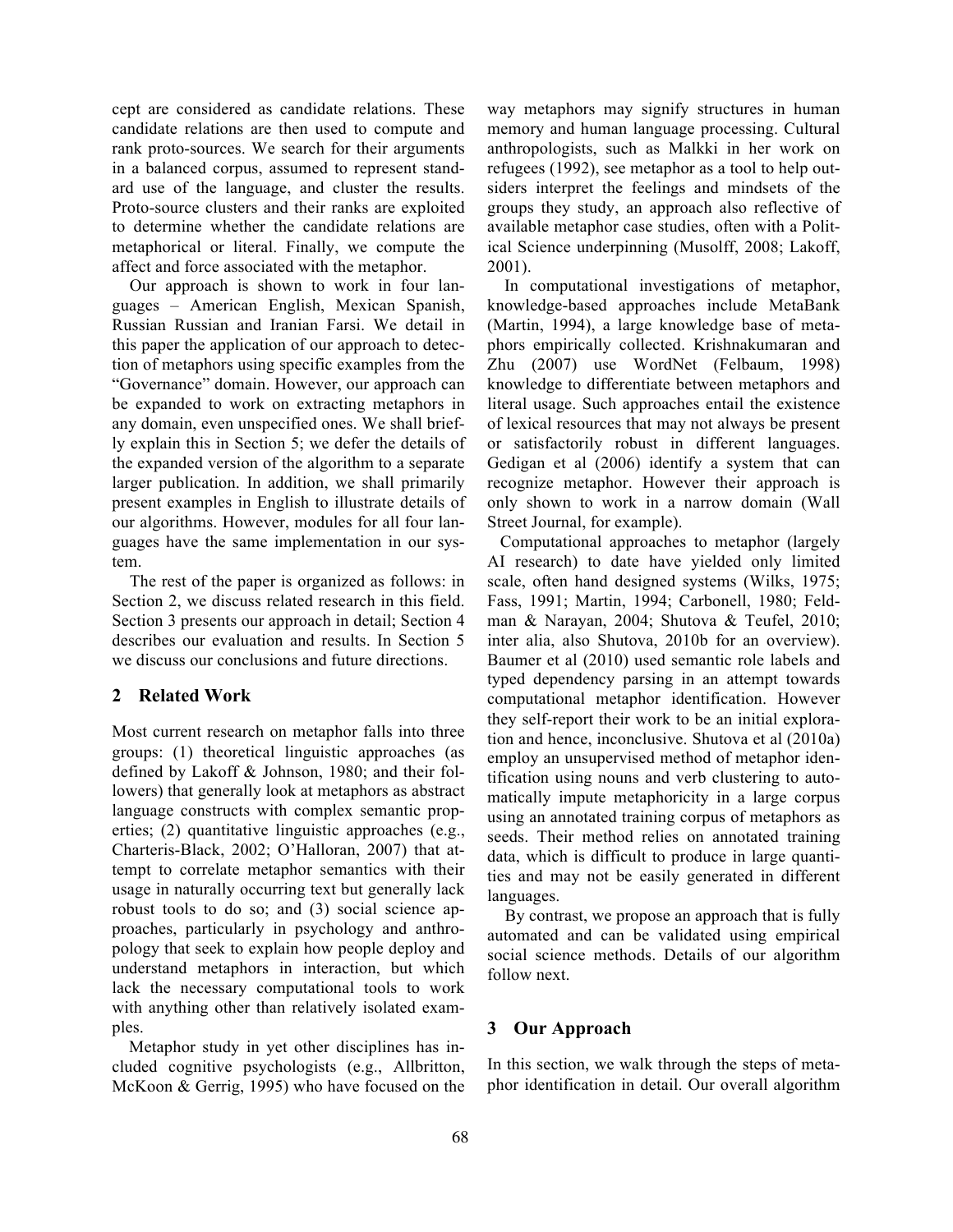consists of five main steps from obtaining textual input to classification of input as metaphorical or literal.

#### **3.1 Passage Identification**

The input to our prototype system is a piece of text. This text may be taken from any genre – news articles, blogs, magazines, official announcements, broadcast transcripts etc.

Given the text, we first identify sentences that contain Target concepts in the domain we are interested in. Target concepts are certain keywords that occur within the given domain and represent concepts that may be targets of metaphor. For instance, in the "Governance" domain, concepts such as "federal bureaucracy" and "state mandates" serve as Target concepts. We keep a list of Target concepts to search through when analyzing given input. This list can be automatically created by mining Target Concepts from resource such as Wikipedia, given the Target domain, or manually constructed. Space limits the discussion of how such lists may be automatically created; a separate larger publication addresses our approach to this task in greater detail.

In Figure 1, we show a piece of text drawn from a 2008 news article. The sentence in italics contains one of our Target concepts: "federal bureaucracy". We extract the sentence containing Target concepts that match any of those in our list, including N sentences before and N sentences after the sentence if they exist, to yield a passage of at most 2N+1 sentences. For the example shown in Figure 1, the Target concept is "federal bureaucracy". In current system prototype, N=2. Hence, we extract two sentences prior to the sentence containing "federal bureaucracy" (in Figure 1 example, these are omitted for ease of presentation) and two sentences following the given sentence.

 Once this passage is extracted, we need to determine whether a metaphor is present in the middle sentence. To accomplish that, we follow the steps as described in the next section.

*These qualities<sup>1</sup> have helped him<sup>4</sup> navigate the labyrinthine federal bureaucracy in his demanding \$191,300-a-year job as the top federal official3 responsible for bolstering airline, border<sup>2</sup> , port and rail security against a second catastrophic terrorist attack.* But those same personal qualities<sup>1</sup> also explain why the 55-year-old Cabinet officer<sup>3</sup> has alienated so many Texans along the U.S.-Mexico bor $der<sup>2</sup>$  with his<sup>4</sup> relentless implementation of the Bush administration's hard-nosed approach to immigration enforcement - led by his unyielding push to construct 670 miles of border<sup>2</sup> fencing by the end of the year. Some Texas officials are so exasperated that they

say they'll just await the arrival of the next president before revisiting border enforcement with the federal government.

Copyright 2008. The Houston Chronicle Publishing Company. All Rights Reserved.

Figure 1. Excerpt from news article. Passage containing target concept highlighted in italics. The callouts  $\frac{1}{2}$ ,  $\frac{2}{3}$ etc., indicate topic chains (see next section).

### **3.2 Topical Structure and Imageability Analysis**

Our hypothesis is that metaphorically used terms are typically found outside the topical structure of the text. This is an entirely novel method of effectively selecting candidate relations. It draws on Broadwell et al. (2012), who proposed a method to establish the topic chains in discourse as a means of modeling associated socio-linguistic phenomena such as topic control and discourse cohesiveness. We adapted this method to identify and exclude any words that serve to structure the core discussion, since the metaphorical words, except in the cases of extended and highly elaborated metaphors, are not the main subject, and thus unlikely to be repeated or referenced in the context surrounding the sentence.

We link the occurrences of each noun and verb in the passage (5 sentence length). Repetitions via synonyms, hyponyms, lexical variants and pronoun references are linked together. These words, as elements of the several topic chains in a text, are then excluded from further consideration. WordNet (Felbaum, 1998) is used to look up synonyms and hyponyms of the remaining content words. We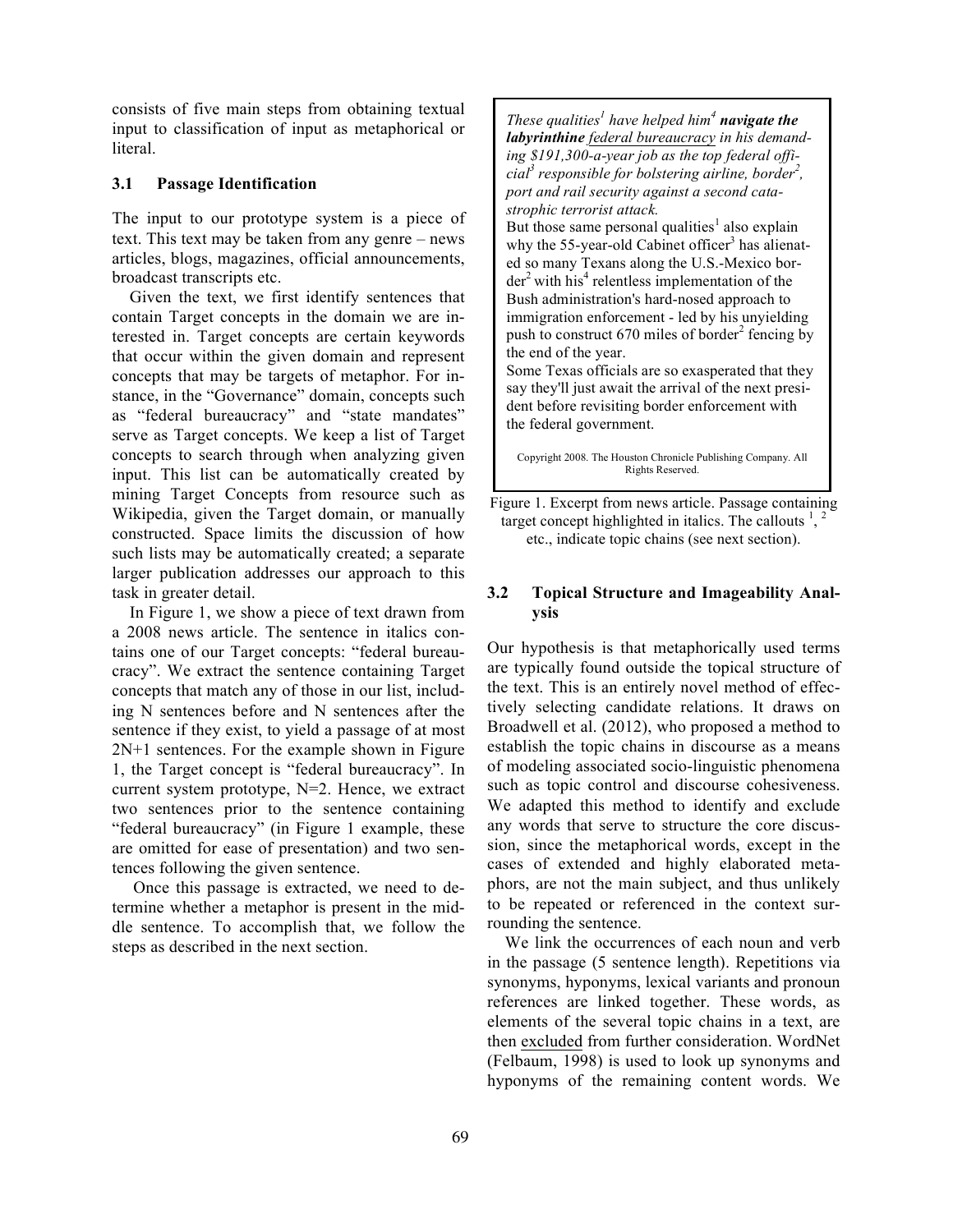illustrate this in Figure 1. We show the two sentences that form the latter context in the example passage. We show four of the topic chains discovered in this passage. These have been labeled via superscripts in Figure 1.  $<sup>1</sup>$  and  $<sup>2</sup>$  are the repetitions</sup></sup> of word "qualities" and "border". The  $3$  identifies repetition via lexical variants "officer" and "official" and <sup>4</sup> identifies the pronoun co-references "him" and "his". We shall exclude these words from consideration when searching for candidate metaphorical relations in the middle sentence of the passage.

To further narrow the pool of candidate relations in this sentence, we compute the imageability scores of the remaining words. The hypothesis is metaphors use highly imageable words to convey their meaning. The use of imageability scores for the primary purpose of metaphor detection distinguishes our approach from other research on this problem. While Turney et al. (2011) explored the use of word concreteness (a concept related but not identical to imageability) in an attempt to disambiguate between abstract and concrete verb senses, their method was not specifically applied to detection of metaphors; rather it was used to classify verb senses for the purpose of resolving textual entailment. Broadwell et al. (2013) present a detailed description of our approach and how we use imageability scores to detect metaphors.

Our assertion is that any highly imageable word is more likely to be a metaphorical relation. We use the MRCPD (Coltheart 1981, Wilson 1988) expanded lexicon to look up the imageability scores of words not excluded via the topic chains. Although the MRCPD contains data for over 150,000 words, a major limitation of the database for our purposes is that the MRCPD has imageability ratings (i.e., how easily and quickly the word evokes a mental image) for only  $\sim 9,240$  (6%) of the total words in its database. To fill this gap, we expanded the MRCPD database by adding imagery ratings for an further 59,989 words. This was done by taking the words for which the MRCPD database has an imageability rating and using that word as an index to synsets determined using WordNet (Miller, 1995). The expansion and validation of the expanded MRCPD imageability rating is presented in a separate, future publication.

Words that have an imageability rating lower than an experimentally determined threshold are further excluded from consideration. In the example shown in Figure 1, words that have sufficiently high imageability scores are "labyrinthine", "port", "rail" and "airline". We shall consider them as candidate relations, to be further investigated, as explained in the dependency parsing step described next.

### **3.3 Relation Extraction**

Dependency parsing reveals the syntactic structure of the sentence with the Target concept. We use the Stanford parser (Klein and Manning, 2003) for English language data. We identify candidate metaphorical relations to be any verbs that have the Target concept in direct dependency path (other than auxiliary and modal verbs). We exclude verbs of attitude ("think", "say", "consider"), since these have been found to be more indicative of metonymy than of metaphor. This list of attitude verbs is automatically derived from WordNet.

From the example shown in Figure 1, one of the candidate relations extracted would be the verb "navigate".

 In addition, we have a list of candidate relations from Step 3.2, which are the highly imageable nouns and adjectives that remain after topical structure analysis. Since "port", "rail" and "airline" do not have a direct dependency path to our Target concept of "federal bureaucracy", we drop these from further consideration. The highly imageable word remaining in this list is "labyrinthine".

 Thus, two candidate relations are extracted from this passage – "navigate" and "labyrinthine". We shall now show how we use these to discover proto-sources for the potential metaphor.

# **3.4 Discovery of Proto-sources**

Once candidate relations are identified, we examine whether the usage of these relations is metaphorical or literal. To determine this, we search for all uses of these relations in a balanced corpus and examine in which contexts the candidate relations occur. To demonstrate this via our example, we shall consider one of the candidate relations identified in Figure  $1 -$  "navigate"; the search method is the same for all candidate relations identified. In the case of the verb "navigate" we search a balanced corpus for the collocated words, that is, those that occur within a 4-word window following the verb, with high mutual information  $($ >3) and occurring together in the corpus with a frequency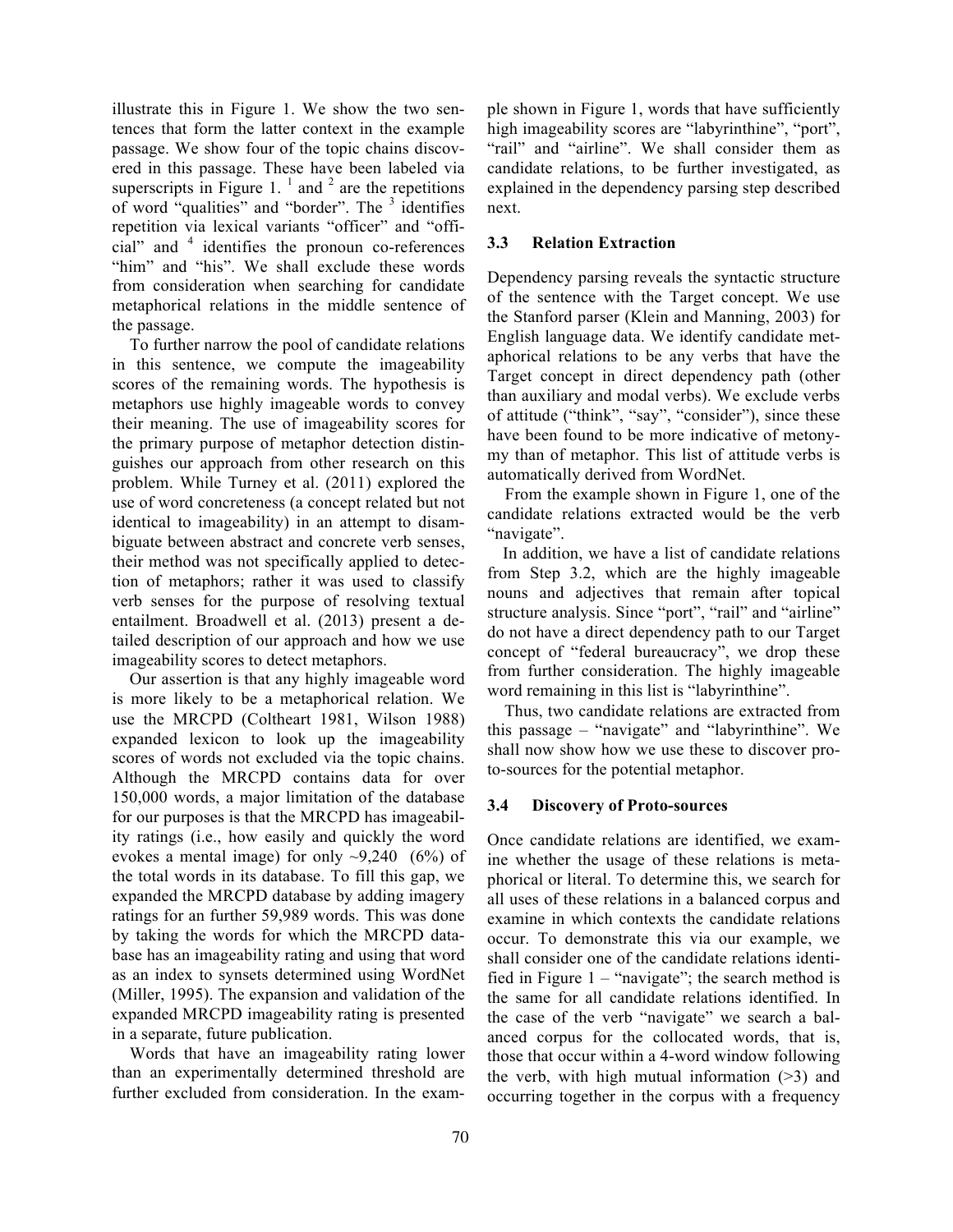at least 3. This search returns a list of words, mostly nouns in this case, that are the objects of the verb "navigate", just as "federal bureaucracy" is the object in the given example. However, since the search occurs in a balanced corpus, given the parameters we search for, we discover words where the objects are literally navigated. Given these search parameters, the top results we get are generally literal uses of the word "navigate". We cluster the resulting literal uses as semantically related words using WordNet and corpus statistics. Each such cluster is an emerging prototype source domain, or a proto-source, for the potential metaphor.

In Figure 2, we show three of the clusters obtained when searching for the literal usage of the verb "navigate". We use elements of the clusters to give names or label the proto-source domains. WordNet hypernyms or synonyms are used in most cases. The clusters shown in Figure 2 represent three potential source domains for the given example, the labels "MAZE", "WAY" and "COURSE" are derived from WordNet.

| 1 Proto-source Name: <b>MAZE</b><br>Proto-source Elements: [mazes, system, net- |
|---------------------------------------------------------------------------------|
| works]                                                                          |
| IMG Score: $0.74$<br>2 Proto-source Name: WAY                                   |
| Proto-source Elements: [way, tools]                                             |
| IMG Score: $0.60$<br>3. Proto-source Name: COURSE                               |
| Proto-source Elements: [course, streams]                                        |
| IMG: $0.55$                                                                     |

Figure 2. Three of several clusters obtained from balanced corpus search for objects of verb "navigate".

 We rank the clusters according to the combined frequency of cluster elements in the balanced corpus. In a similar fashion, clusters are obtained for the candidate relation "labyrinthine"; however here we search for the nouns modified by the adjective "labyrinthine".

#### **3.5 Estimation of Linguistic Metaphor**

A ranked list of proto-sources from the previous step serves as evidence for the presence of a metaphor.

If any Target domain elements are found in the top two ranked clusters, we consider the phrase being investigated to be literal. This eliminates examples where one of the most frequently encountered sources is within the target domain.

If neither of the top two most frequent clusters contains any elements from the target domain, we then compute the average imageability scores for each cluster from the mean imageability score of the cluster elements. If no cluster has a sufficiently high imageability score (experimentally determined to be  $> 0.50$  in the current prototype), we again consider the given input to be literal. This step reinforces the claim that metaphors use highly imageable language to convey their meaning. If a proto-source cluster is found to meet both criteria, we consider the given phrase to be metaphorical. For the example shown in Figure 1, our system finds "navigate the …federal bureaucracy" to be metaphorical. One of the top Source domains identified for this metaphor is "MAZE". Hence the conceptual metaphor output for this example can be:

"FEDERAL BUREAUCRACY IS A MAZE". Our system can thus classify input sentences as metaphorical or literal by the series of steps outlined above. In addition, we have modules that can determine a more complex conceptual metaphor, based upon evidence of one or more metaphorical passages as identified above. We do not discuss those modules in this article. Once a metaphor is identified, we compute associated Mappings, Affect and Force.

# **3.6 Mappings**

In the current prototype system, we assign metaphors to one of three types of mappings. Propertive mappings – which state what the domain objects

| <b>Relation</b><br>type    | <b>Type 1 (property)</b><br>$T \rightarrow Rel$ | <b>Type 2 (agentive)</b><br>$T \rightarrow Rel \rightarrow X$ |               | Type 3 (patientive)<br>$X \rightarrow Rel \rightarrow T$ |               |
|----------------------------|-------------------------------------------------|---------------------------------------------------------------|---------------|----------------------------------------------------------|---------------|
| <b>Relation/X</b>          |                                                 | $X$ > neutral                                                 | $X$ < neutral | $X$ > neutral                                            | $X$ < neutral |
| <b>Rel &gt; Positive</b>   | <b>POSITIVE</b>                                 | <b>POSITIVE</b>                                               | $<$ UNSYMP    | <b>POSITIVE</b>                                          | $<$ SYMPAT    |
| $Rel \le Ne$ <i>sative</i> | <b>NEGATIVE</b>                                 | $<$ UNSYMP                                                    | $>$ SYMPAT    | $>$ SYMPAT                                               | $>$ SYMPAT    |
| $Rel = Neutral$            | <b>NEUTRAL</b>                                  | <b>NEUTRAL</b>                                                | $<$ NEUTRAL   | <b>NEUTRAL</b>                                           | $<$ NEUTRAL   |

Table 1. Algorithm assigns affect of metaphor based upon mappings.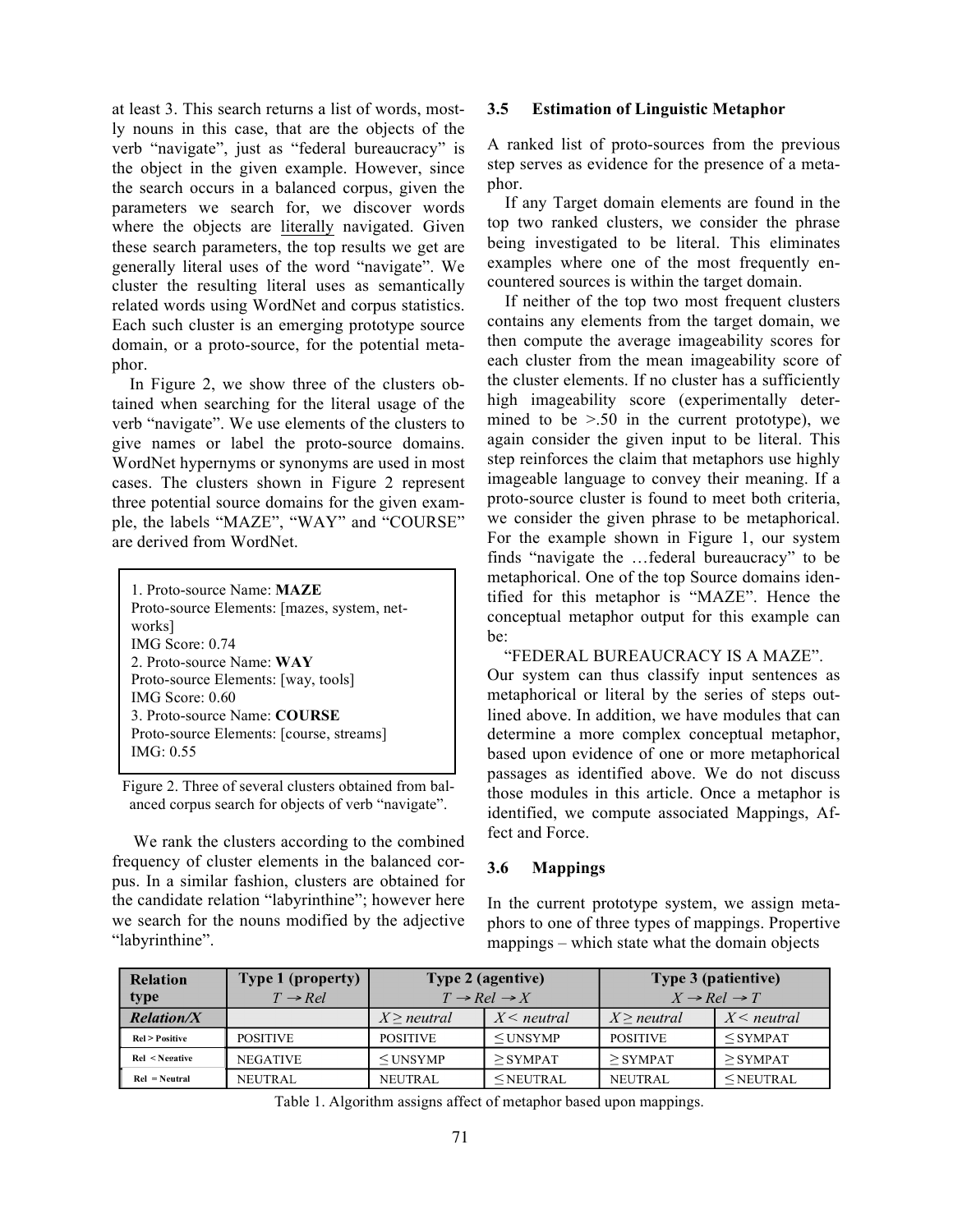are and descriptive features; Agentive mappings – which describe what the domain elements do to other objects in the same or different domains; and Patientive mappings – which describe what is done to the objects in these domains. These are broad categories to which relations can, with some exceptions be assigned at the linguistic metaphor level by the parse tag of the relation. Relations that take Target concepts as objects are usually Patientive relations. Similarly, relations that are Agentive take Target concepts as subjects. Propertive relations are usually determined by adjectival relations.

 Once mappings are assigned, we can use them to group linguistic metaphors. A set of linguistic metaphors on the same or semantically equivalent Target concepts can be grouped together if the relations are all agentive, patientive or propertive. The mapping assigned to set of examples in Figure 3 is Patientive.

 One immediate consequence of the proposed approach is the simplicity with which we can represent domains, their elements, and the metaphoric mappings between domains. Regardless of what specific relations may operate within a domain (be it Source or Target), they can be classified into just 3 categories. We are further expanding this module to include semantically richer distinctions within the mappings. This includes the determination of the sub-dimensions of mappings i.e. assigning groups of relations to a semantic category.

#### **3.7 Affect and Force**

Affect of a metaphor may be positive, negative or neutral. Our affect estimation module computes an affect score taking into account the relation, Target concept and the subject or object of the relation based on the dependency between relation and Target concept. The algorithm is applied according to the categories shown in Table 1.

 The expanded ANEW lexicon (Bradley and Lang, 2010) is used to look up affect scores of words. ANEW assigns scores from 0 (highly negative) to 9 (highly positive); 5 being neutral. We compute the affect of a metaphorical phrase within a sentence by summing the affect scores of the relation and its object or subject. If the relation is agentive, we then look at the object in source domain that the Target concept is acting upon. If the object (denoted in above table as X) has an affect score that is greater than neutral, and the relation itself has an affect score that is greater than neutral, then a POSITIVE affect is assigned to the metaphor. This is denoted by the cell at the intersection of the row labeled "Rel > Positive" and the  $3<sup>rd</sup>$  column in Table 1. Similarly affect for the other mapping categories can be assigned.

| 1. His attorney described him as a family man          |
|--------------------------------------------------------|
| who was lied to by a friend and who got tangled        |
| in federal bureaucracy he knew nothing about.          |
| 2. The chart, composed of 207 boxes illustrates        |
| the <b>maze of</b> federal bureaucracy that would have |
| been created by then-President Bill Clinton's rela-    |
| tion health reform plan in the early 1990s.            |
| 3. "Helping my constituents navigate the federal       |
| bureaucracy is one of the most important things I      |
| can do," said Owens.                                   |
| 4. A Virginia couple has donated \$1 million to        |
| help start a center at Arkansas State University       |
| meant to help wounded veterans navigate the            |
| federal bureaucracy as they return to civilian life.   |

Figure 3. Four metaphors for the Target concept "federal bureaucracy".

We also seek to determine the impact of metaphor on the reader. This is explored using the concept of Force in our system. The force of a metaphor is estimated currently by the commonness of the expression in the given Target domain. We compute the frequency of the relation co-occurring with Target concept in a corpus of documents in the given Target domain. This frequency represents the commonness of expression, which is the inverse of Force. The more common a metaphorical expression is, the lesser its force.

 For the example shown below in Figure 4, the affect is computed to be positive ("navigate" and "veterans" are both found to have positive affect scores, the relation is patientive). The force of this expression is low, since its commonness is 742 (commonness score > 100 is high commonness, determined experimentally).

A Virginia couple has donated \$1 million to help start a center at Arkansas State University meant to help wounded *veterans* **navigate** the federal bureaucracy as they return to civilian life.

Figure 4. Example of metaphor with positive affect and low force.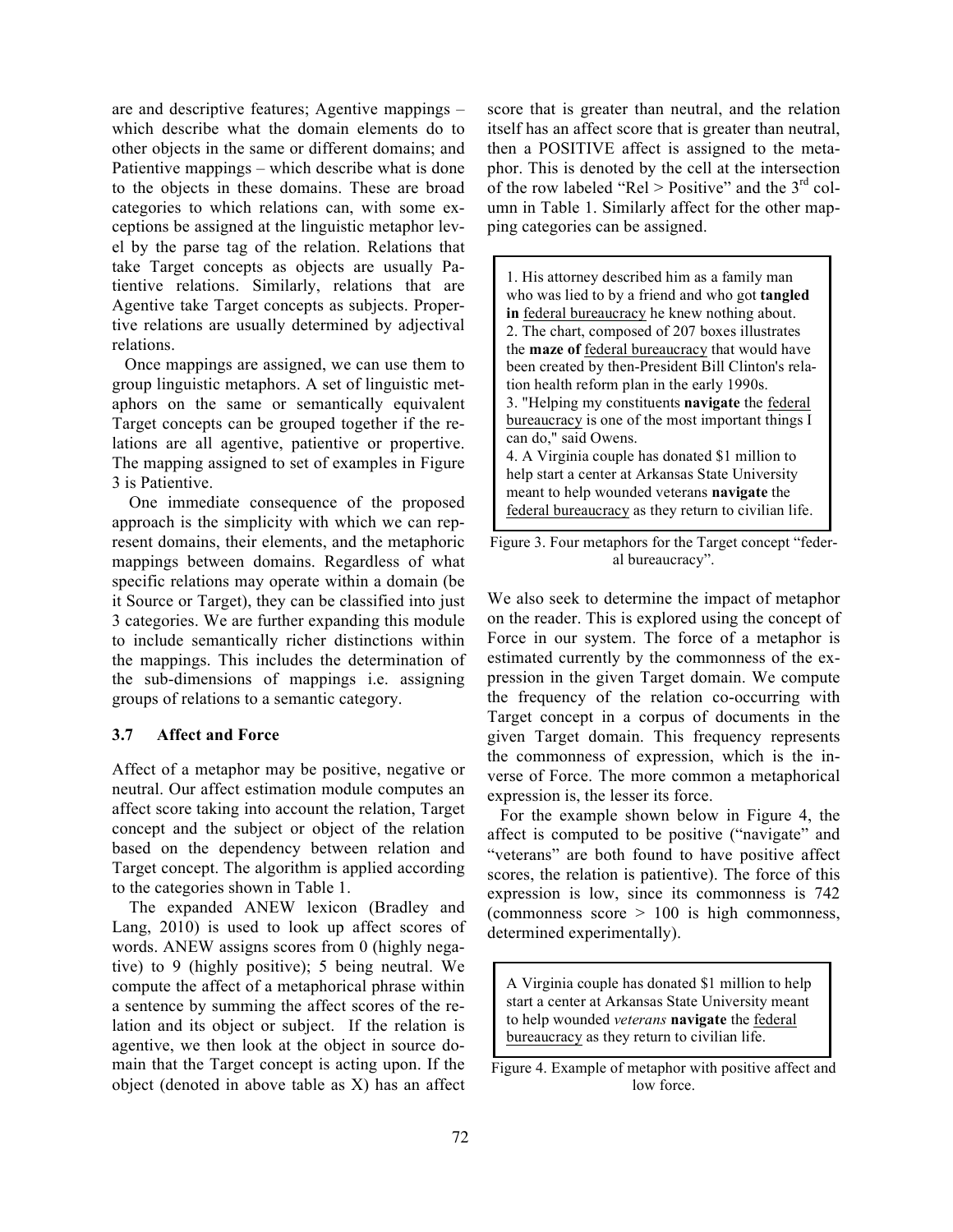The focus of this article is the automatic identification of metaphorical sentences in naturally occurring text. Affect and force modules are utilized to understand metaphors in context and contrast them across cultures, if feasible. We defer more detailed discussion of affect and force and their implications to a future, larger article.

### **4 Evaluation and Results**

In order to determine the efficacy of our system in classifying metaphors as well as to validate various system modules such as affect and force, we performed a series of experiments to collect human validation of metaphors in a large set of examples.

#### **4.1 Experimental Setup**

We constructed validation tasks that aimed at performing evaluation of linguistic metaphor extraction accuracy. The first task – Task 1, consists of a series of examples, typically 50, split more or less equally between those proposed by the system to be metaphorical and those proposed to be literal. This task was designed to elicit subject and expert judgments on several aspects related to the presence or absence of linguistic metaphors in text. Subjects are presented with brief passages where a Target concept and a relation are highlighted. They are asked to rank their responses on a 7-point scale for the following questions:

Q1: To what degree does the above passage use metaphor to describe the highlighted concept?

Q2: To what degree does this passage convey an idea that is either positive or negative?

Q3: To what degree is it a common way to express this idea?

There are additional questions that ask subjects to judge the imageability and arousal of a given passage, which we do not discuss in this article. Q1 deals with assessing the metaphoricity of the example, Q2 deals with affect and Q3 deals with force.

Each instance of Task 1 consists of a set of instructions, training examples, and a series of passages to be judged. Instructions provide training examples whose ratings fall at each end the rating continuum. Following the task, participants take a grammar test to demonstrate native language proficiency in the target language. All task instances are then posted on Amazon's Mechanical Turk. The goal is to collect at least 30 valid judgments per task instance. We typically collect  $~50$  judgments from Mechanical Turkers, so that after filtering for invalid data which includes turkers selecting items at random, taking too little time to complete the task, grammar test failures, and other inconsistent data, we would still retain 30 valid judgments per passage. In addition to grammar test and time filter, we also inserted instance of known metaphors and known literal passages randomly within the Task. Any turker judgments that classify these known instance incorrectly more than 30% of the total known instance size are discarded.

 The valid turker judgments are then converted to a binary judgment for the questions we presented. For example, for question Q1, the anchors to 7 point scale are 0 (none at all i.e. literal) to 7 (highly i.e metaphorical). We take [0, 2] as a literal judgment and [4, 6] as metaphorical and take a majority vote. If the majority vote is 3, we discard that passage from our test set, since it is undetermined whether the passage is literal or metaphorical.

 We have collected human judgments on hundreds of metaphors in all four languages of interest. In Section 4.3, we explain our performance and compare our results to baseline where appropriate.

# **4.2 Test Reliability**

The judgments collected from subjects are tested for reliability and validity. Reliability among the raters is computed by measuring intra-class correlation (ICC) (McGraw & Wong, 1996; Shrout & Fleiss, 1979). A coefficient value above 0.7 indicates strong reliability.

Table 3 shows the current reliability coefficients established for the selected Task 1 questions in all 4 languages. In general, our analyses have shown that with approximately 30 or more subjects we obtain a reliability coefficient of at least 0.7. We note that Russian and Farsi reliability scores are low in some categories, primarily due to lack of sufficient subject rating data. However, reliability of subject ratings for metaphor question (Q1) is sufficiently high in three of the four languages we are interested in.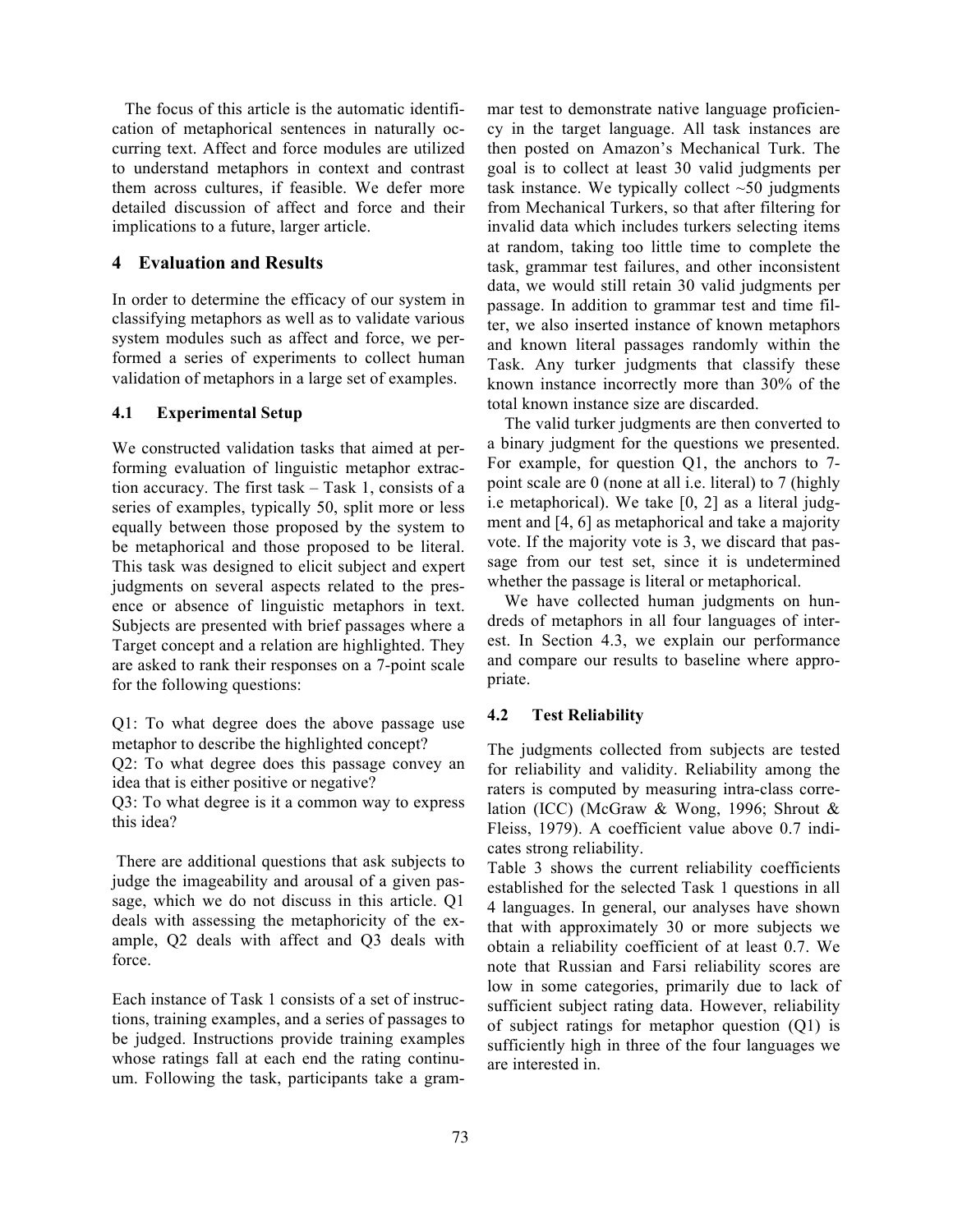| Dimension  | English | Spanish | Russian | Farsi |
|------------|---------|---------|---------|-------|
| Metaphor   | .908    | 882     | .838    | .606  |
| Affect     | 831     | 776     | .318    | 798   |
| Commonness | 744     | 753     |         | 618   |

Table 3. Intraclass correlations for linguistic metaphor assessment by Mechanical Turk subjects (Task 1)

### **4.3 Results**

In Table 4, we show our performance at classifying metaphors across four different languages. The baseline in this table assigns all given examples in the test set to be metaphorical. We note that performance of the system at the linguistic metaphor level when compared to human gold standard is significantly over baseline for all four languages. The system performances cited in Table 4 validate the system against test sets that contain the distribution of metaphorical vs. literal examples as outlined in Table 5.

|          | English | Spanish | Russian | Farsi |
|----------|---------|---------|---------|-------|
| Baseline | 45.8%   | 41 7%   | 56.4%   | 50%   |
| System   | 71.3%   | 80%     | 69.2%   | 78%   |

Table 4. Performance accuracy of system when compared to baseline for linguistic metaphor classification.

|          | English | Spanish | Russian | Farsi |
|----------|---------|---------|---------|-------|
| Metaphor |         | 50      |         | ل ک   |
| Literal  | 59.     |         |         | ن ک   |
| Total    | 09      |         | 39      |       |

Table 5. Number of metaphorical and literal examples in test sets across all four languages.

Table 6 shows the accuracy in classification by the Affect and Force modules. We note that the low performance of affect and force for languages other than English. Our focus has been on improving NLP tools for Spanish, Russian and Farsi, so that a similar robust performance for those language can be achieved as we can demonstrate in English.

| Accuracy | English | Spanish | Russian | Farsi |
|----------|---------|---------|---------|-------|
| Affect   | 72%     | 54%     | 51%     | 40%   |
| Force    | $57\%$  | 50%     | 33%     | 66%   |

Table 6. Affect and force performance of system on linguistic metaphor level.

#### **5 Discussion and Future Work**

In this article, we described in detail our approach to detecting metaphors in text. We have developed an automated system that does not require the existence of annotated training data or a knowledge base of predefined metaphors. We have described the various steps for detecting metaphors from receiving an input, to selecting candidate relations, to the discovery of prototypical source domains, and leading to the identification of a metaphor as well as the discovery of the potential source domain being applied in the metaphor. We presented two novel concepts that have heretofore not been fully explored in computational metaphor identification systems. The first is the exclusion of words that form the thread of the discussion in the text, by the application of a Topic Tracking module. The second is the application of Imageability scores in the selection of salient candidate relations.

Our evaluation consists first of validating the evaluation task itself. Once we ensure that sufficient reliability has been established on the various dimensions we seek to evaluate – metaphoricity, affect and force – we compare our system performance to the human gold standard. The performance of our system as compared to baseline is quite high, across all four languages of interest when measured against human assessed gold standard.

In this article, we discuss examples of metaphors belonging to a specific Target domain – "Governance". However, we can run our system through data in any domain perform the same kind of metaphor identification. In cases where the Target domain is unknown, we plan to use our Topic tracking module to recognize content words that may form part of a metaphorical phrase. This is essentially a process that is the reverse of that described in Section 3.3. We will find the salient Target concepts where there are directly dependent relations with the imageable verbs or adjectives.

In a separate larger publication, we plan to discuss in detail revisions to our Mapping module as well as the discovery and analyses of more complex conceptual metaphors. Such complex metaphors are based upon evidence from one or more instance of linguistic metaphors. Additional modules would recognize the manifold mappings, affect and force associated with the complex conceptual metaphors.

#### **Acknowledgments**

This research is supported by the Intelligence Advanced Research Projects Activity (IARPA) via Department of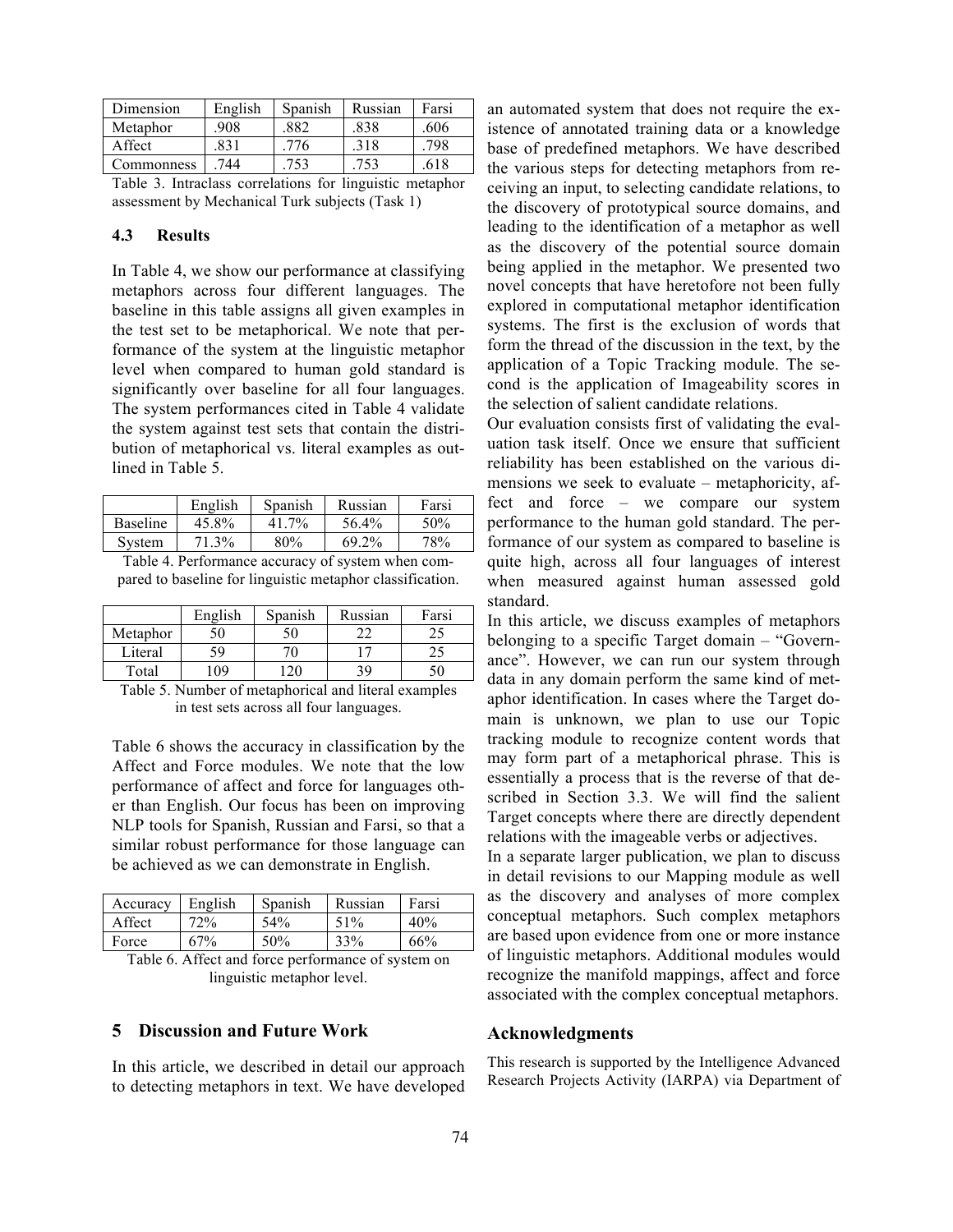Defense US Army Research Laboratory contract number W911NF-12-C-0024. The U.S. Government is authorized to reproduce and distribute reprints for Governmental purposes notwithstanding any copyright annotation thereon. Disclaimer: The views and conclusions contained herein are those of the authors and should not be interpreted as necessarily representing the official policies or endorsements, either expressed or implied, of IARPA, DoD/ARL, or the U.S. Government.

#### **References**

- Allbritton, David W., Gail McKoon, and Richard J. Gerrig. 1995. Metaphor-Based Schemas and Text Representations: Making Connections Through Conceptual Metaphors, *Journal of Experimental Psychology*: Learning, Memory, and Cognition, Vol. 21, No. 3, pp. 612-625.
- Baumer, Erik. P.S., White, James., Tomlinson, Bill. 2010. Comparing Semantic Role Labeling with Typed Dependency *Parsing in Computational Metaphor Identification. Proceedings of the NAACL HLT 2010 Second Workshop on Computational Approaches to Linguistic Creativity, pages 14–22,* Los Angeles, California, June 2010.
- Bradley, M.M. & Lang, P.J. 2010. Affective Norms for English Words (ANEW): Instruction manual and affective ratings. Technical Report C-2. University of Florida, Gainesville, FL.
- Broadwell George A., Jennifer Stromer-Galley, Tomek Strzalkowski, Samira Shaikh, Sarah Taylor, Umit Boz, Alana Elia, Laura Jiao, Ting Liu and Nick Webb. 2012. Modeling Socio-Cultural Phenomena in Discourse. *Journal of Natural Language Engineering, Cambridge Press.*
- Broadwell, George A., Umit Boz, Ignacio Cases, Tomek Strzalkowski, Laurie Feldman, Sarah Taylor, Samira Shaikh, Ting Liu, Kit Cho, aand Nick Webb. 2013. Using imageability and topic chaining to locate metaphors in linguistic corpora. in Ariel M. Greenberg, William G. Kennedy, Nathan D. Bos and Stephen Marcus, eds. *Proceedings of the 6th International Conference on Social Computing, Behavioral-Cultural Modeling and Prediction SBP 2013.*
- Carbonell, Jaime. 1980. Metaphor: a key to extensible semantic analysis. *Proceedings of the 18th Annual Meeting on Association for Computational Linguistics*.
- Charteris-Black, Jonathan 2002 Second Language Figurative Proficiency: A Comparative Study of Malay and English. *Applied Linguistics* 23/1: 104-133.
- Coltheart, M. 1981. The MRC Psycholinguistic Database. *Quarterly Journal of Experimental Psychology*, 33A, 497-505.
- Fass, Dan. 1991. met\*: A Method for Discriminating Metonymy and Metaphor by Computer. *Computational Linguistics, Vol 17:49-90*
- Feldman, J. and S. Narayanan. 2004. Embodied meaning in a neural theory of language. *Brain and Language*, 89(2):385–392.
- Fellbaum, C. editor. 1998. WordNet: An Electronic Lexical Database (ISBN: 0-262-06197-X). MIT Press, first edition.
- Gedigian, M., Bryant, J., Narayanan, S., & Ciric, B. (2006). Catching Metaphors. *Proceedings of the Third Workshop on Scalable Natural Language Understanding ScaNaLU 06* (pp. 41-48). Association for Computational Linguistics.

Klein, Dan and Manning, Christoper D. 2003. Accurate Unlexicalized Parsing. *Proceedings of the 41st Meeting of the Association for Computational Linguistics*, pp. 423-430.

- Krishnakumaran, S. and X. Zhu. 2007. Hunting elusive metaphors using lexical resources. In Proceedings of the Workshop on Computational Approaches to Figurative Language, pages 13–20, Rochester, NY.
- Lakoff, George and Johnson, Mark. 1980. *Metaphors We Live By*. University Of Chicago Press.
- Lakoff, George. 2001. *Moral Politics: what Conservatives Know that Liberals Don't.* University of Chicago Press.
- Malkki, Liisa. 1992. National Geographic: The Rooting of People and the Territorialization of National Identity Among Scholars and Refugees. *Society for Cultural Anthropology* 7(1):24-44
- Martin, James. 1988. A Computational Theory of Metaphor. *PH.D. Dissertation*
- McGraw, K. O., & Wong, S. P. 1996. Forming inferences about some intraclass correlation coefficients. *Psychological Methods, 1*(1), 30-46.
- Musolff, Andreas. 2008. What can Critical Metaphor Analysis Add to the Understanding of Racist Ideology? Recent Studies of Hitler's Anti-Semitic Metaphors, Critical Approaches to Discourse Analysis across Disciplines, http://cadaad.org/ejournal, Vol. 2(2): 1-10.
- O'Halloran, Kieran. 2007. Critical Discourse Analysis and the Corpus-informed Interpretation of Metaphor at the Register Level. *Oxford University Press*